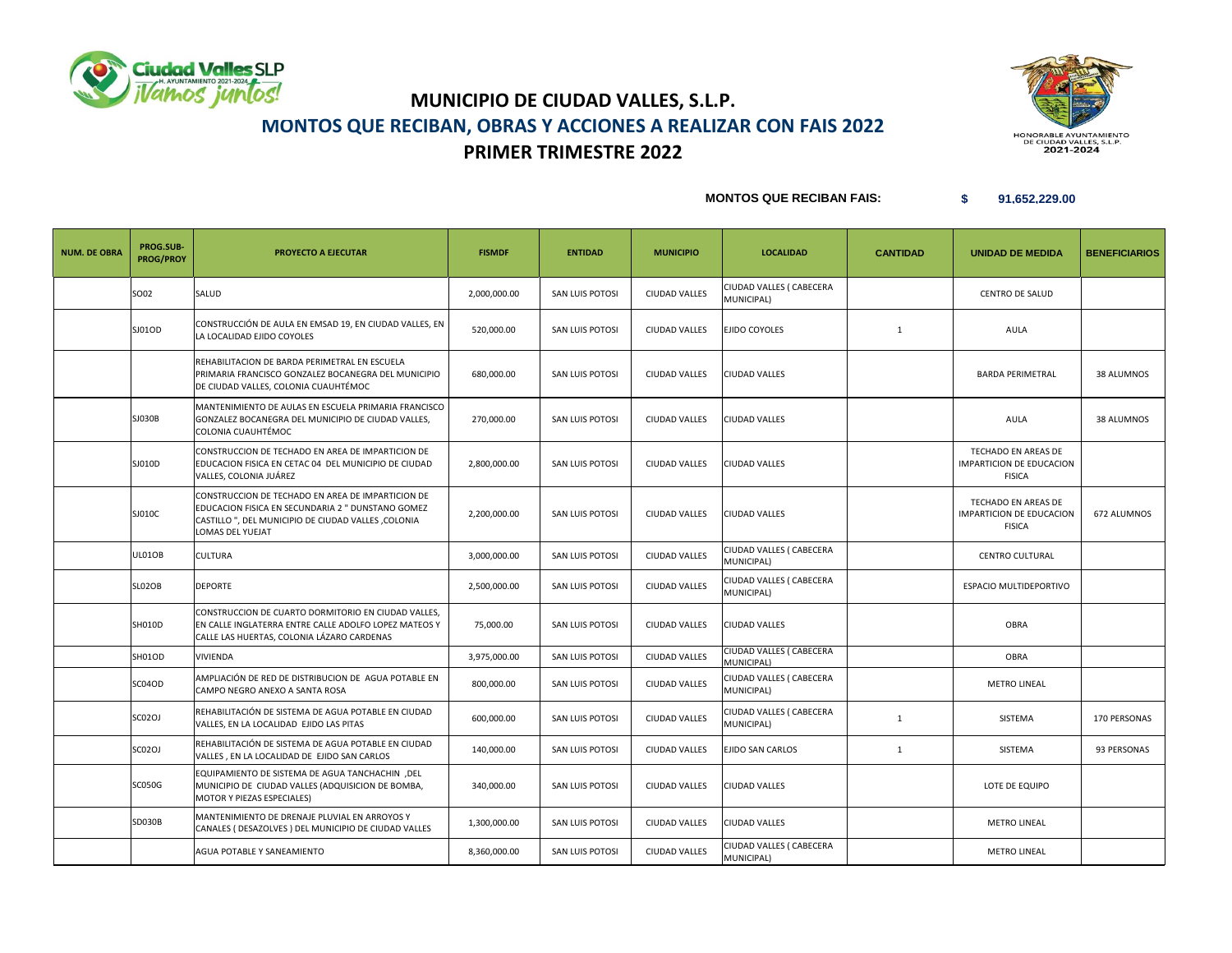



#### **MONTOS QUE RECIBAN FAIS:**

| <b>NUM. DE OBRA</b> | PROG.SUB-<br><b>PROG/PROY</b> | <b>PROYECTO A EJECUTAR</b>                                                                                                                                                                                  | <b>FISMDF</b> | <b>ENTIDAD</b>  | <b>MUNICIPIO</b>     | <b>LOCALIDAD</b>                       | <b>CANTIDAD</b> | <b>UNIDAD DE MEDIDA</b> | <b>BENEFICIARIOS</b> |
|---------------------|-------------------------------|-------------------------------------------------------------------------------------------------------------------------------------------------------------------------------------------------------------|---------------|-----------------|----------------------|----------------------------------------|-----------------|-------------------------|----------------------|
|                     | SG02OB                        | <b>ELECTRIFICACION</b>                                                                                                                                                                                      | 4,650,000.00  | SAN LUIS POTOSI | CIUDAD VALLES        | CIUDAD VALLES ( CABECERA<br>MUNICIPAL) |                 | <b>POSTE</b>            |                      |
|                     | SG02OB                        | AMPLIACION DE ELECTRIFICACION EN CIUDAD VALLES, COLONIA<br>PALMA SOLA                                                                                                                                       | 1,850,000.00  | SAN LUIS POTOSI | <b>CIUDAD VALLES</b> | CIUDAD VALLES ( CABECERA<br>MUNICIPAL) |                 | <b>POSTE</b>            |                      |
|                     | SE03OJ                        | REHABILITACIÓN DE ALUMBRADO PÚBLICO                                                                                                                                                                         | 1,650,000.00  | SAN LUIS POTOSI | <b>CIUDAD VALLES</b> | CIUDAD VALLES ( CABECERA<br>MUNICIPAL) | 574             | LUMINARIA               |                      |
|                     | SE01OH                        | CONSTRUCCIÓN DE PAVIMENTACIÓN CON CONCRETO<br>ASFALTICO EN CIUDAD VALLES, EN ACCESO AL FRACC. AL<br>CONSUELO                                                                                                | 2,950,000.00  | SAN LUIS POTOSI | <b>CIUDAD VALLES</b> | FRACC. EL CONSUELO                     | $\mathbf{1}$    | <b>OBRA</b>             |                      |
|                     | SE03OA                        | REHABILITACIÓN DE CALLE EN CIUDAD VALLES, EN CALLE<br>VICENTE C SALAZAR ENTRE ARROYO Y ALLENDE<br>(TERMINACIÓN), COLONIA MOCTEZUMA                                                                          | 190,000.00    | SAN LUIS POTOSI | <b>CIUDAD VALLES</b> | CIUDAD VALLES ( CABECERA<br>MUNICIPAL) |                 | METRO CUADRADO          |                      |
|                     | SE03OA                        | REHABILITACIÓN DE CALLE EN CIUDAD VALLES EN CALLE<br>CAMPECHE ENTRE FLORES MAGON Y CETAC 04 (SEGUNDA<br>ETAPA), COLONIA JUAREZ                                                                              | 1,100,000.00  | SAN LUIS POTOSI | <b>CIUDAD VALLES</b> | CIUDAD VALLES ( CABECERA<br>MUNICIPAL) | 2372            | METRO CUADRADO          | 305 VIVIENDAS        |
|                     | SE01OH                        | CONSTRUCCION DE PAVIMENTACION EN CIUDAD VALLES CON<br>CONCRETO ASFALTICO DE CALLE SOTO Y GAMA ENTRE CALLE<br>DIANA Y EMILIANO ZAPATA, COL. LA DIANA                                                         | 915,000.00    | SAN LUIS POTOSI | <b>CIUDAD VALLES</b> | COLONIA LA DIANA                       | $\mathbf{1}$    | <b>OBRA</b>             |                      |
|                     | SE01OH                        | CONSTRUCCION DE PAVIMENTACION EN CIUDAD VALLES CON<br>CONCRETO ASFALTICO, EN CALLE HAITI ENTRE EMILIANO<br>ZAPATA Y COSTA RICA, COL. EMILIANO ZAPATA                                                        | 2,250,000.00  | SAN LUIS POTOSI | <b>CIUDAD VALLES</b> | COLONIA EMILIANO ZAPATA                | 1               | OBRA                    |                      |
|                     | SE01OH                        | CONSTRUCCION DE PAVIMENTACION EN CIUDAD VALLES CON<br>CONCRETO ASFALTICO DE CALLE BRISAS ENTRE 16 DE<br>SEPTIEMBRE Y ALAMO, COLONIA LA PIMIENTA                                                             | 1,431,200.00  | SAN LUIS POTOSI | <b>CIUDAD VALLES</b> | CIUDAD VALLES ( CABECERA<br>MUNICIPAL) | $\mathbf{1}$    | OBRA                    |                      |
|                     | SE01OH                        | CONSTRUCCION DE PAVIMENTACION EN CIUDAD VALLES CON<br>CONCRETO ASFALTICO DE CALLES ALFREDO TORROELLAS ENTRE<br>LINARES Y NAVIDAD, Y NAVIDAD ENTRE ALFREDO TORROELLA Y<br>GREGORIO OSUNA, COLONIA LAS BRISAS | 2,650,000.00  | SAN LUIS POTOSI | <b>CIUDAD VALLES</b> | CIUDAD VALLES ( CABECERA<br>MUNICIPAL) | $\mathbf{1}$    | <b>OBRA</b>             |                      |
|                     | SE01OH                        | CONSTRUCCION DE PAVIMENTACIÓN EN CIUDAD VALLES CON<br>CONCRETO ASFALTICO DE CALLE HALCON ENTRE QUETZAL Y<br>CONDOR FRACC. HUASTECAS                                                                         | 1,800,000.00  | SAN LUIS POTOSI | <b>CIUDAD VALLES</b> | CIUDAD VALLES ( CABECERA<br>MUNICIPAL) | $\mathbf{1}$    | OBRA                    |                      |
|                     | SE01OI                        | CONSTRUCCION DE REVESTIMIENTO DE CAMINO DE ACCESO Y<br>CALLES EN CIUDAD VALLES, COL. CITLALMINA                                                                                                             | 1,430,000.00  | SAN LUIS POTOSI | <b>CIUDAD VALLES</b> | COLONIA CITLALMINA                     | 1               | <b>OBRA</b>             |                      |
|                     | SE01OI                        | CONSTRUCCION CON REVESTIMIENTO EN CIUDAD VALLES, DE<br>CAMINO DE ACCESO A COMUNIDAD EL CHOY                                                                                                                 | 1,430,000.00  | SAN LUIS POTOSI | <b>CIUDAD VALLES</b> | CIUDAD VALLES ( CABECERA<br>MUNICIPAL) | 1               | OBRA                    | 41 PERSONAS          |
|                     | <b>SE01OI</b>                 | CONSTRUCCION CON REVESTIMIENTO DE CALLES EN EJIDO EL<br>VELADERO                                                                                                                                            | 1,430,000.00  | SAN LUIS POTOSI | <b>CIUDAD VALLES</b> | CIUDAD VALLES ( CABECERA<br>MUNICIPAL) | $\mathbf{1}$    | OBRA                    | PERSONAS             |
|                     | SE01OI                        | CONSTRUCCION CON REVESTIMIENTO EN CALLES DEL EJIDO<br>PUERTA DEL ESPIRITU SANTO                                                                                                                             | 1,430,000.00  | SAN LUIS POTOSI | <b>CIUDAD VALLES</b> | CIUDAD VALLES ( CABECERA<br>MUNICIPAL) | 1               | OBRA                    | 179 PERSONAS         |
|                     | <b>SE01OI</b>                 | CONSTRUCCION CON REVESTIMIENTO EN CALLES DEL EJIDO LAS<br>CRUCITAS (ESTACION)                                                                                                                               | 1,430,000.00  | SAN LUIS POTOSI | <b>CIUDAD VALLES</b> | CIUDAD VALLES ( CABECERA<br>MUNICIPAL) | $\mathbf{1}$    | OBRA                    |                      |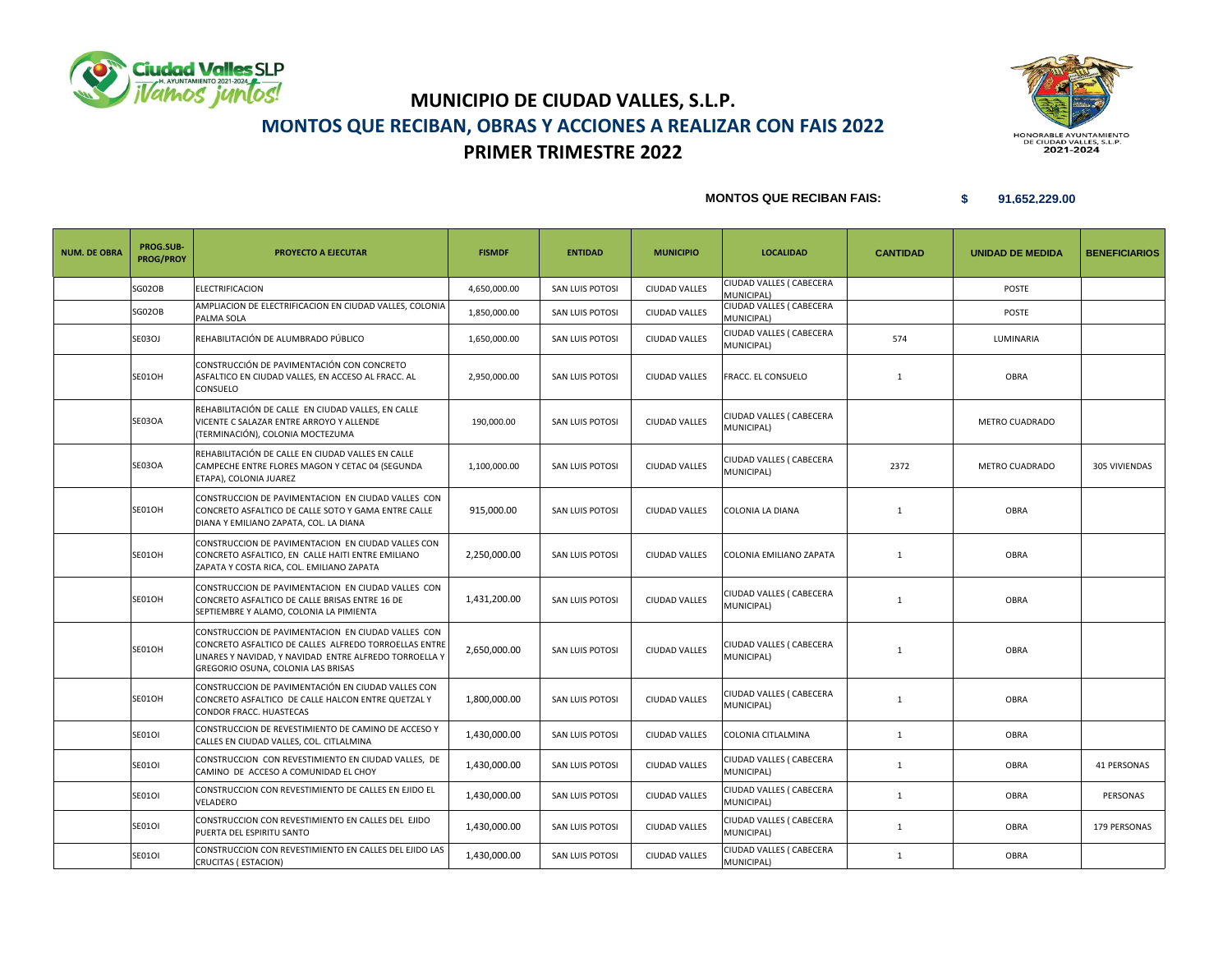



 **MONTOS QUE RECIBAN FAIS:** 

| <b>NUM. DE OBRA</b> | PROG.SUB-<br><b>PROG/PROY</b> | <b>PROYECTO A EJECUTAR</b>                                                                                                                                                                                                                                          | <b>FISMDF</b> | <b>ENTIDAD</b>  | <b>MUNICIPIO</b>     | <b>LOCALIDAD</b>     | <b>CANTIDAD</b> | <b>UNIDAD DE MEDIDA</b> | <b>BENEFICIARIOS</b> |
|---------------------|-------------------------------|---------------------------------------------------------------------------------------------------------------------------------------------------------------------------------------------------------------------------------------------------------------------|---------------|-----------------|----------------------|----------------------|-----------------|-------------------------|----------------------|
|                     |                               | REHABILITACION DE PAVIMENTACION CON RIEGO DE SELLO Y<br>EMULSION ASFALTICA, INCLUYE BACHEO, EN CIUDAD VALLES,<br>CALLE VIA LACTEA ENTRE CALLE LOPEZ MATEOS Y CALLE HAITI<br>FRACCIONAMIENTO DEL SOL                                                                 | 800,000.00    | SAN LUIS POTOSI | <b>CIUDAD VALLES</b> | <b>CIUDAD VALLES</b> |                 |                         |                      |
|                     |                               | REHABILITACION DE PAVIMENTACION EN CONCRETO<br>ASFALTICO EN CIUDAD VALLES, CALLE TAURO ENTRE<br>CARRETERA AL INGENIO A CALLE SEXTA, COLONIA SANTA LUCIA                                                                                                             | 4,000,000.00  | SAN LUIS POTOSI | <b>CIUDAD VALLES</b> | <b>CIUDAD VALLES</b> |                 |                         |                      |
|                     |                               | REHABILITACION DE PAVIMENTACION CON RIEGO DE SELLO Y<br>EMULSION ASFALTICA, INCLUYE BACHEO, EN CIUDAD VALLES,<br>EN ACCESO A CAMINO A SANTA ROSA(DIANA) ENTRE LAS VIAS (<br>CALLE AL INGENIO) Y CALLE RIO AMAZONAS (ACCESO A<br>PRADERAS DEL RIO), COLONIA LA DIANA | 1,350,000.00  | SAN LUIS POTOSI | <b>CIUDAD VALLES</b> | <b>CIUDAD VALLES</b> |                 |                         |                      |
|                     | SE010H                        | CONSTRUCCION DE PAVIMENTACION CON CONCRETO<br>ASFALTICO EN CIUDAD VALLES, EN CALLE GERARDO MEDELLIN<br>ENTRE CALLE ADOLFO LÓPEZ MATEOS Y CALLE MANGO,<br>COLONIA LA ESTRELLA                                                                                        | 1,800,000.00  | SAN LUIS POTOSI | <b>CIUDAD VALLES</b> | <b>CIUDAD VALLES</b> | $\mathbf{1}$    | OBRA                    |                      |
|                     | SE010H                        | CONSTRUCCION DE PAVIMENTACION CON CONCRETO<br>HIDRAULICO EN CIUDAD VALLES, EN CALLE TEHUACAN ENTRE<br>CHILAPAN Y CALLE JOSE MARIA MORELOS Y PAVON, COLONIA<br>MARQUEZ                                                                                               | 2,900,000.00  | SAN LUIS POTOSI | <b>CIUDAD VALLES</b> | <b>CIUDAD VALLES</b> | $\mathbf{1}$    | OBRA                    |                      |
|                     | <b>SE030A</b>                 | REHABILITACION DE CALLE CON CONCRETO HIDRAULICO EN<br>CIUDAD VALLES, CALLE AVENIDA DE LAS ROSAS Y CRUCE CON<br>CALLE ZASAFRAS, COLONIA 18 DE MARZO                                                                                                                  | 400,000.00    | SAN LUIS POTOSI | <b>CIUDAD VALLES</b> | <b>CIUDAD VALLES</b> |                 | M <sub>2</sub>          |                      |
|                     | SE030H                        | REHABILITACION DE REVESTIMIENTO EN CALLES, MUNICIPIO<br>DE CIUDAD VALLES, EN LA LOCALIDAD DEL EJIDO LOBO Y<br>ANEXAS                                                                                                                                                | 1,100,000.00  | SAN LUIS POTOSI | <b>CIUDAD VALLES</b> | <b>CIUDAD VALLES</b> | 1               | OBRA                    |                      |
|                     | SE030H                        | REHABILITACION DE REVESTIMIENTO EN CALLES, MUNICIPIO<br>DE CIUDAD VALLES, EN LA LOCALIDAD DEL DESENGAÑO 1                                                                                                                                                           | 1,280,000.00  | SAN LUIS POTOSI | <b>CIUDAD VALLES</b> | <b>CIUDAD VALLES</b> | $\mathbf{1}$    | OBRA                    |                      |
|                     | SE030H                        | REHABILITACION DE REVESTIMIENTO EN CALLES, MUNICIPIO<br>DE CIUDAD VALLES, EN LA LOCALIDAD LA PERLA                                                                                                                                                                  | 1,400,000.00  | SAN LUIS POTOSI | <b>CIUDAD VALLES</b> | CIUDAD VALLES        | 1               | OBRA                    |                      |
|                     | <b>SE010H</b>                 | CONSTRUCCION DE PAVIMENTACION CON CONCRETO<br>ASFALTICO EN CIUDAD VALLES, LOCALIDAD ALVARO OBREGON (<br>EL PUJAL), EN CALLE SAN LUIS ENTRE CALLE MONTERREY Y<br><b>CALLE TORREON</b>                                                                                | 1,550,000.00  | SAN LUIS POTOSI | <b>CIUDAD VALLES</b> | <b>CIUDAD VALLES</b> | 1               | OBRA                    |                      |
|                     |                               | REHABILITACION DE PAVIMENTACION CON RIEGO DE SELLO Y<br>EMULSION ASFALTICA, INCLUYE BACHEO, EN CIUDAD VALLES,<br>EN AVENIDA EJERCITO MEXICANO ENTRE BOULEVARD MEXICO<br>LAREDO Y CALLE PONCIANO ARRIAGA ( LINARES),<br>FRACCIONAMIENTO NORTE RESIDENCIAL            | 1,200,000.00  | SAN LUIS POTOSI | <b>CIUDAD VALLES</b> | <b>CIUDAD VALLES</b> |                 |                         |                      |
|                     |                               | REHABILITACION DE PAVIMENTACION CON RIEGO DE SELLO Y<br>EMULSION ASFALTICA, INCLUYE BACHEO, EN CIUDAD VALLES,<br>EN AVENIDA EJERCITO MEXICANO DE CALLE XILITLA A CALLE<br><b>BENITO JUAREZ</b>                                                                      | 2,800,000.00  | SAN LUIS POTOSI | <b>CIUDAD VALLES</b> | <b>CIUDAD VALLES</b> |                 |                         |                      |